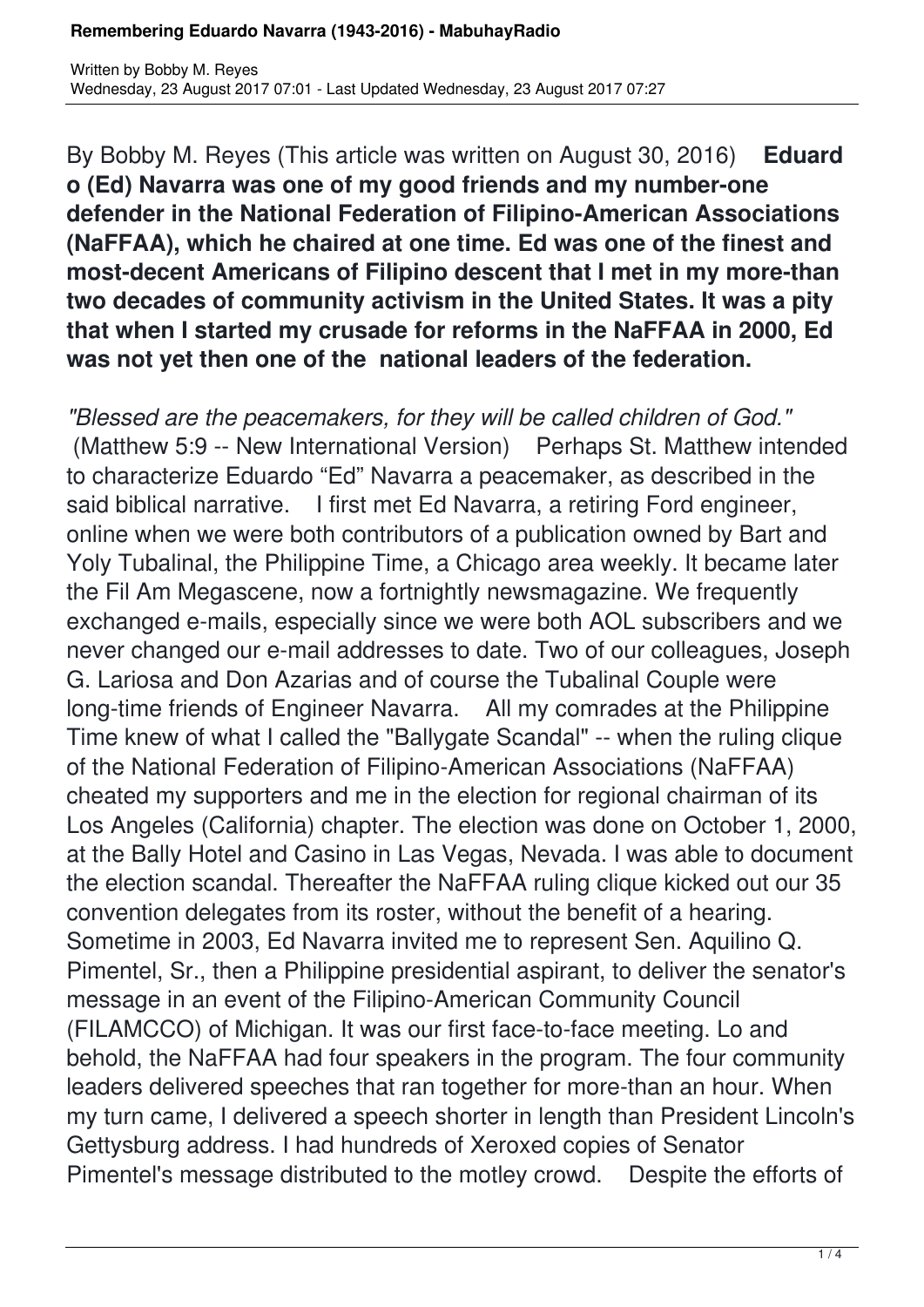Ed Navarra, the NaFFAA national officials ignored me. He did not succeed in arranging a meeting with my adversaries. His first effort as a peacemaker failed.

# **A PROFILE OF COURAGE**

 Also in late 2003, Ed Navarra, then the new regional chairman of the NaFFAA for the Midwest, invited me to attend and cover the NaFFAA regional conference held in Michigan. I learned from Chairman Navarra's fellow regional officers that the national chair, Alex Esclamado, ordered Mr. Navarra to disinvite me and withdraw the invitation. Ed Navarra replied to Mr. Esclamado that it was a regional conference and the NaFFAA national office did not have the right to screen delegates and press people to it. And so I attended the Michigan event but again the NaFFAA honchos did not talk to me, except for Loida Nicolas Lewis, my childhood friend from Sorsogon. She hugged me as we were entering the ballroom and we chatted for a few minutes. But that was all that happened. Ed's second try at peacemaking failed. But my fellow writers and I said that Mr. Navarra was indeed a Filipino-American "Profile of Courage" to ignore the Esclamado directive.

## **WIT AND HUMOR**

 When Ed Navarra learned that I had a scheduled meeting in Chicago in the second week of December 2003, he invited me to attend Rizal Day in Detroit. I readjusted my booking and attended it in my Knight of Rizal uniform. Ed had me join the contingent from the Knights of Rizal chapter in Windsor, Canada, which was tasked to be the color guards. I carried the Philippine flag that night. I distributed also hundreds of a two-page essay on Jose Rizal as the first Filipino overseas medical worker that I earlier wrote. Before the Rizal evening event, Ed treated me and my host and cousin, Joesan Gabarda, to lunch in a Detroit casino. There I learned that Ed's pastime aside from smoking was casino gaming. After Joesan left Ed and me to attend another meeting, Ed demonstrated to me his wit and humor. After I advised him to quit smoking (in the manner that I did quit in November 1988) or else he would not be able to make it to my 100th birthday in 2046, he said it was all right. Why so? He said that he was sure -- if he conks out - that several NaFFAA national officers would be there welcoming him in Heaven and among them were non-smokers. Well, Ed's joke was prophetic, as non-smokers Alex Esclamado, NaFFAA Florida chapter chair Dr. Ernie Ramos and NaFFAA co-founder Col. Hermie Ongkeko, among others, predeceased Ed. He kidded me also that by 2046, I would be the oldest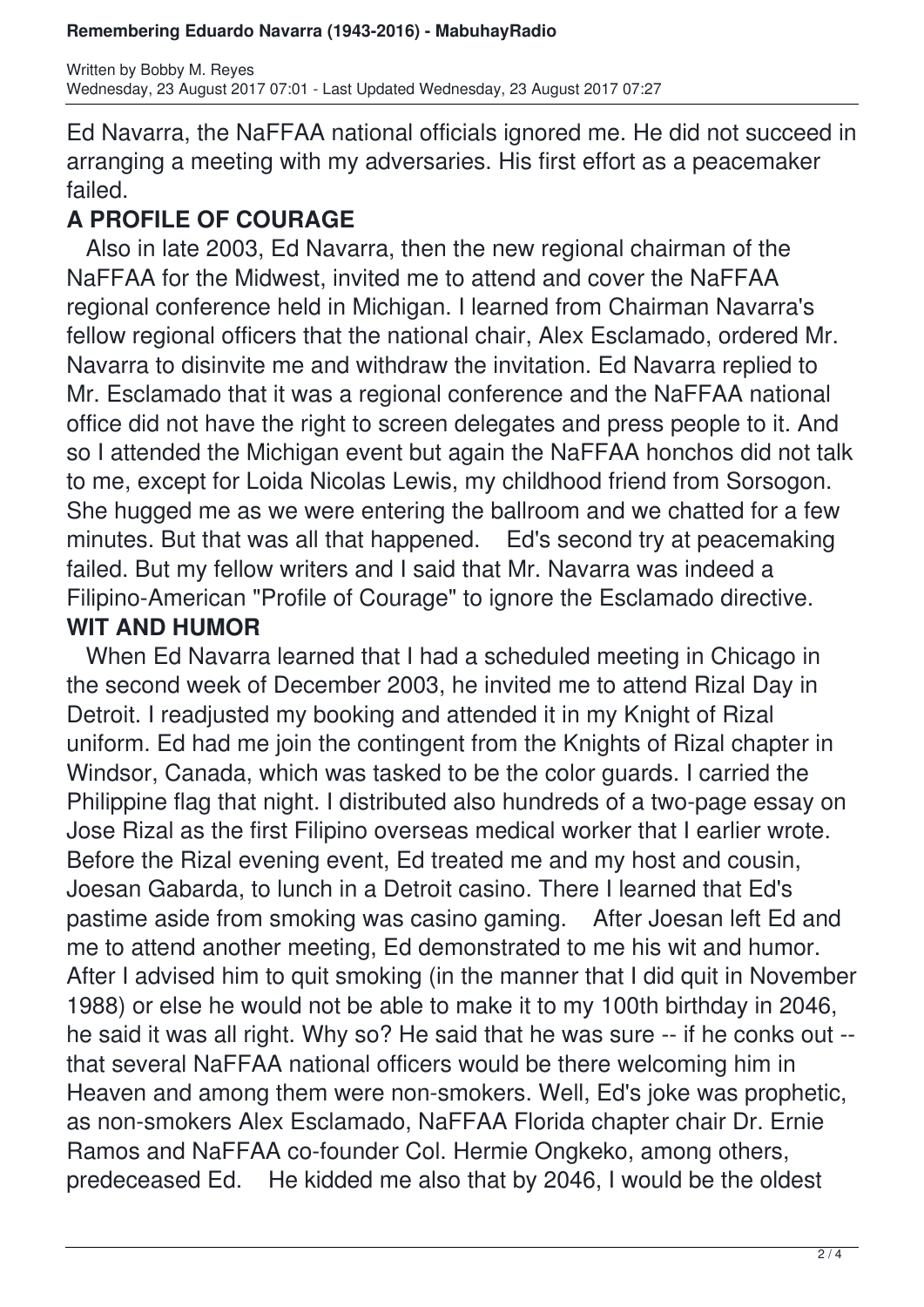NaFFAA applicant for membership renewal and nobody among the Old Guards would be able to oppose me as they would probably be all in Heaven with him.

## **AT THE AAJA CONVENTION**

 Joseph G. Lariosa and I attended the Asian-American Journalists Association (AAJA) annual convention in Detroit in August 2011. Joseph had a grant from the Ford Foundation and I was a guest of General Motors, who was the main sponsor of the AAJA event. A day before the convention, Ed Navarra picked up Mr. Lariosa at the airport and brought him to the hotel where I was also booked. Joesan Gabarda was my host, as I planned to stay at his residence for two days more after the convention. We all agreed to meet with Mr. Navarra, who was already the NaFFAA national chairman. After we checked out at the convention hotel, Joesan, Joseph and I met

Chairman Navarra at a Japanese buffet restaurant, where he treated us to lunch. Mr. Navarra explained that he was still trying his peacemaking idea at the NaFFAA and to give him time. I cracked in jest that as the new national chair, Ed was now presiding meetings with no-longer Bored (sic) Directors (who were previously bored to death during NaFFAA gatherings). We had hearty laughs as Ed cracked more jokes.

### **MORE FUTILE EFFORTS AS THE "NaFFAA CONSCIENCE"**

 After Mr. Lariosa left for Chicago, Ed, Joesan and I met Ed for brunch the next day. Again Ed refused to let Joesan or me foot the restaurant bill. He said that it was his duty to treat visitors. He planned to invite me to a scheduled NaFFAA Board meeting in Las Vegas, NV, later that year; and hopefully paved the way for my group's reentry at the next NaFFAA convention in San Diego, CA, in 2012. He was doing it and all as perhaps the "Conscience" of the federation The people of several provinces will remember the efforts of Eduardo Navarra and his wife, Dr. Vickie Navarra, who were among the prime movers of the Philippine-American Medical Mission Foundation of Michigan, in doing medical & surgical missions in the Philippines. Mr. Navarra told us in August 2011 that the plan was to send the PAMMFM missions to Tarlac in 2013, Allen, Northern Samar, in 2014 and Gubat, Sorsogon, in 2015. I aided the Navarra-led Mission to Gubat town in the little ways that I could in February 2015. But the NaFFAA controlling clique always outvoted National Chair Navarra when it came to deciding what to do with my "rebellious group." Even when he was re-elected in the San Diego, CA, NaFFAA convention, the majority of the national officers,